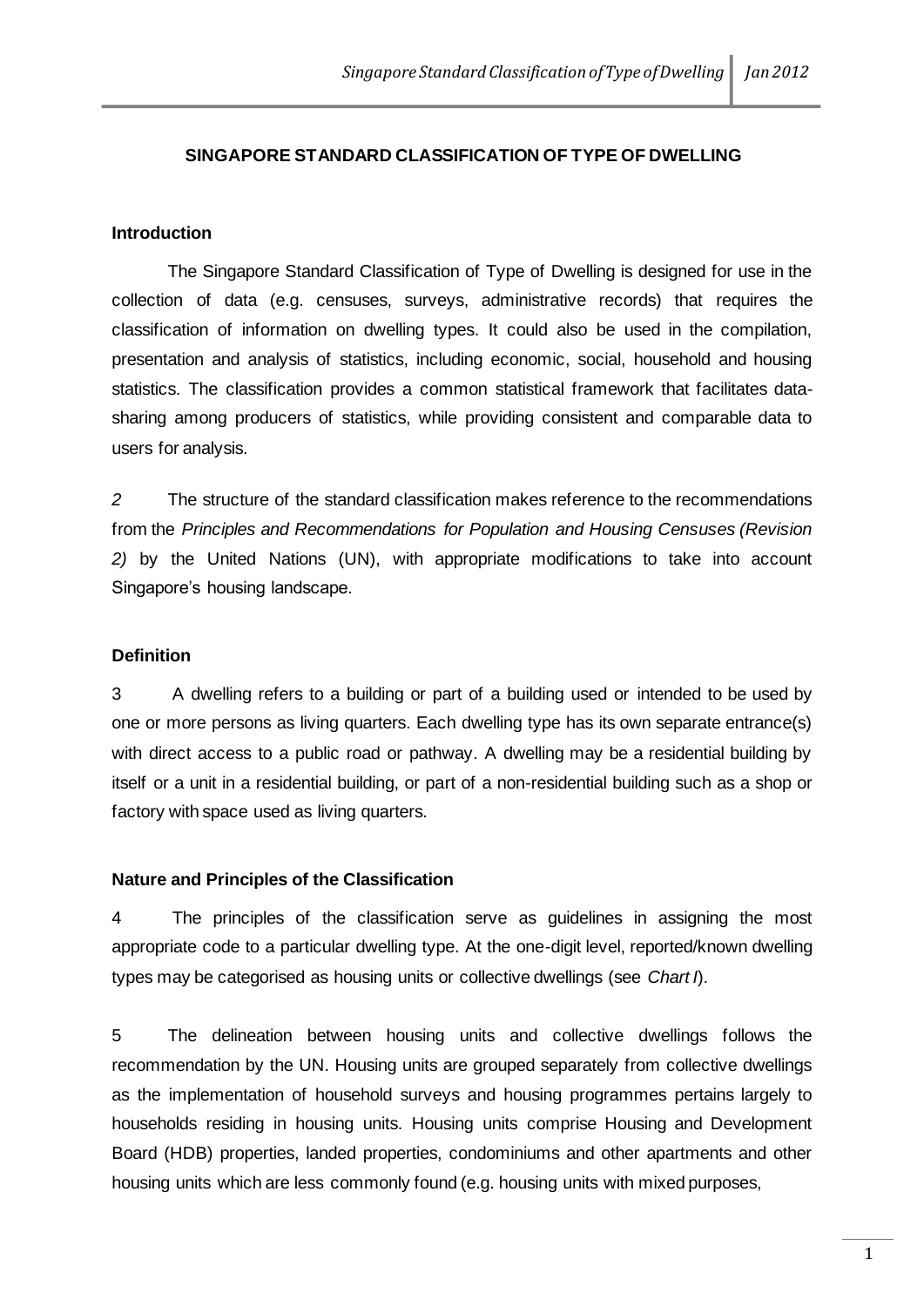structure unique to local context). Landed properties and condominiums and other apartments are grouped by their structure while HDB properties generally follow the category assigned by the HDB. Collective dwellings are grouped by their purpose or function.

## **Structure of the Classification**

6 The standard classification is a hierarchical structure with three broad categories at the highest level, each denoted by a digit, except the 'Not Reported' category, which is represented by the letter 'X'. An overview of the structure is depicted in *Chart I* on pg4.

7 In cases where a given level of classification is not divided into categories at the next more detailed level of classification, the last digit of the code for the only category at the next more detailed level would be '0'. For instance, the three-digit code for 'Other Collective Dwellings nec' is 290 as it is the only category within the two-digit group, 'Other Collective Dwellings nec'.

8 The digit '9' in the last digit position denotes a residual group that comprises a diverse mix of dwelling types which are not sufficiently significant to justify separate codes. This allows all dwelling types, however small or insignificant in number, to be coded using this classification.

## **Classification of Specific Dwelling Types**

## *Flats Built by Government Agencies in the Past*

9 Some flats were built by government agencies in the past mainly to provide accommodation for their staff. These developments had mostly been sold to private entities over the years while some were sold to the HDB or returned to the State. Such flats which are managed by the HDB are classified under the two-digit group 'HDB Properties', according to their underlying structure as categorised by the HDB while those which are managed by private entities or the State are classified in code 139 'Other Apartments nec'.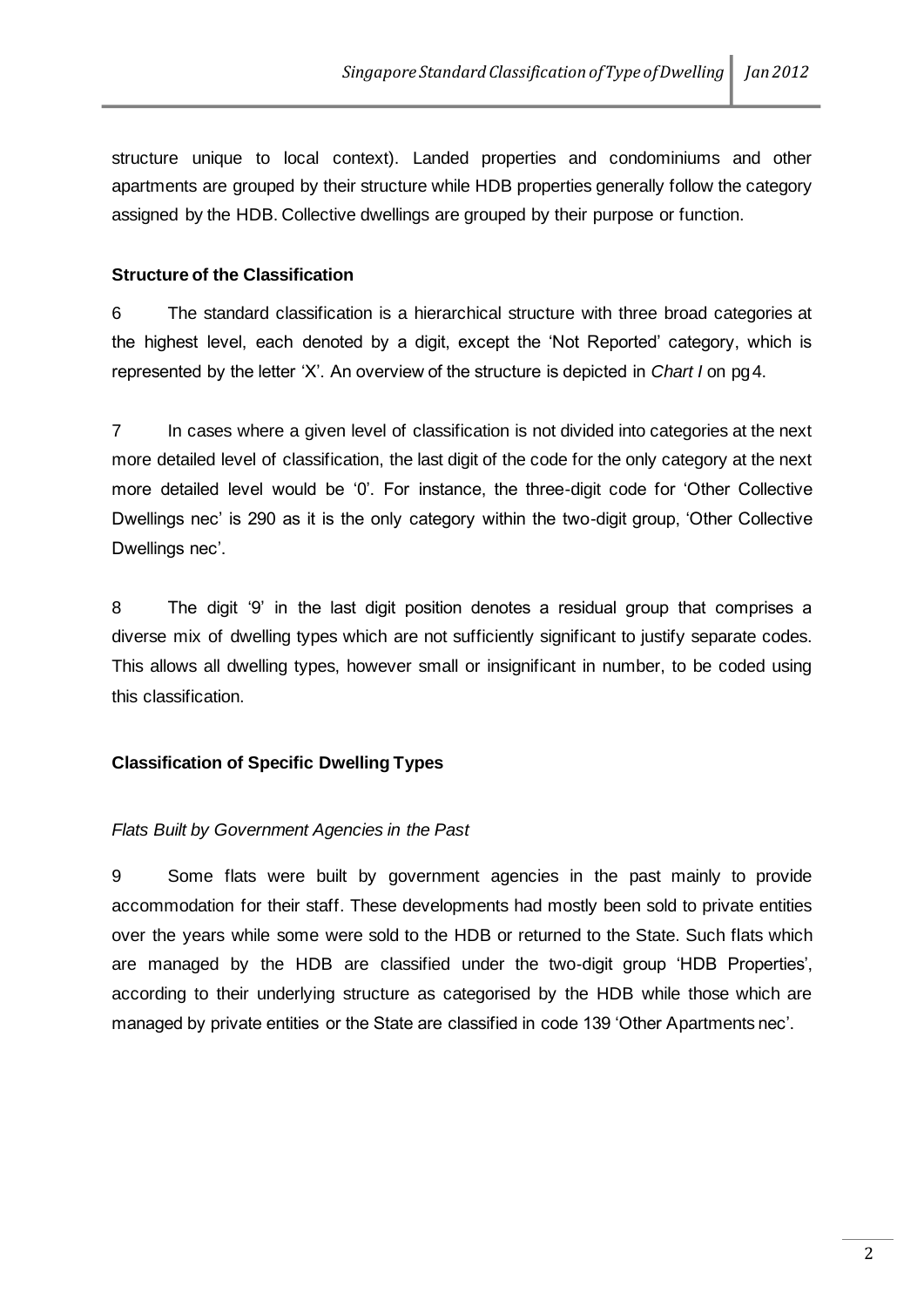## *HUDC Flats*

10 The Housing and Urban Development Company (HUDC) flats were developed in the 1970s and 1980s. The development of HUDCs have ceased since 1987. Subject to voting by residents, HUDC estates may be privatised to allow residents more control over the management of their estates. Privatised HUDC estates are no longer under the management of the HDB and are classified in code 139 'Other Apartments nec'. Those which have not been privatised are classified in code 117 'HUDC Flat' under the two-digit group 'HDB Properties'.

## *Executive Condominiums*

11 The Executive Condominiums (ECs) housing scheme was launched in 1996. ECs are developed and sold by private developers, boasting facilities and designs comparable to private condominiums, with some restrictions imposed by HDB for a period of time. All ECs are classified in code 132 'Executive Condominium' under the 'Housing Units' category.

## *Flats under the Design, Build and Sell Scheme (DBSS)*

12 To enable HDB housing to be more responsive and meet the needs and aspirations of Singaporeans, the DBSS was launched to bring about greater innovation in building and design and to offer more housing choices to the public by involving the private sector in the development and design of public housing. The flats under this scheme are subject to the HDB's rules and are classified based on their underlying structure (e.g. 4-room, 5-room HDB flat).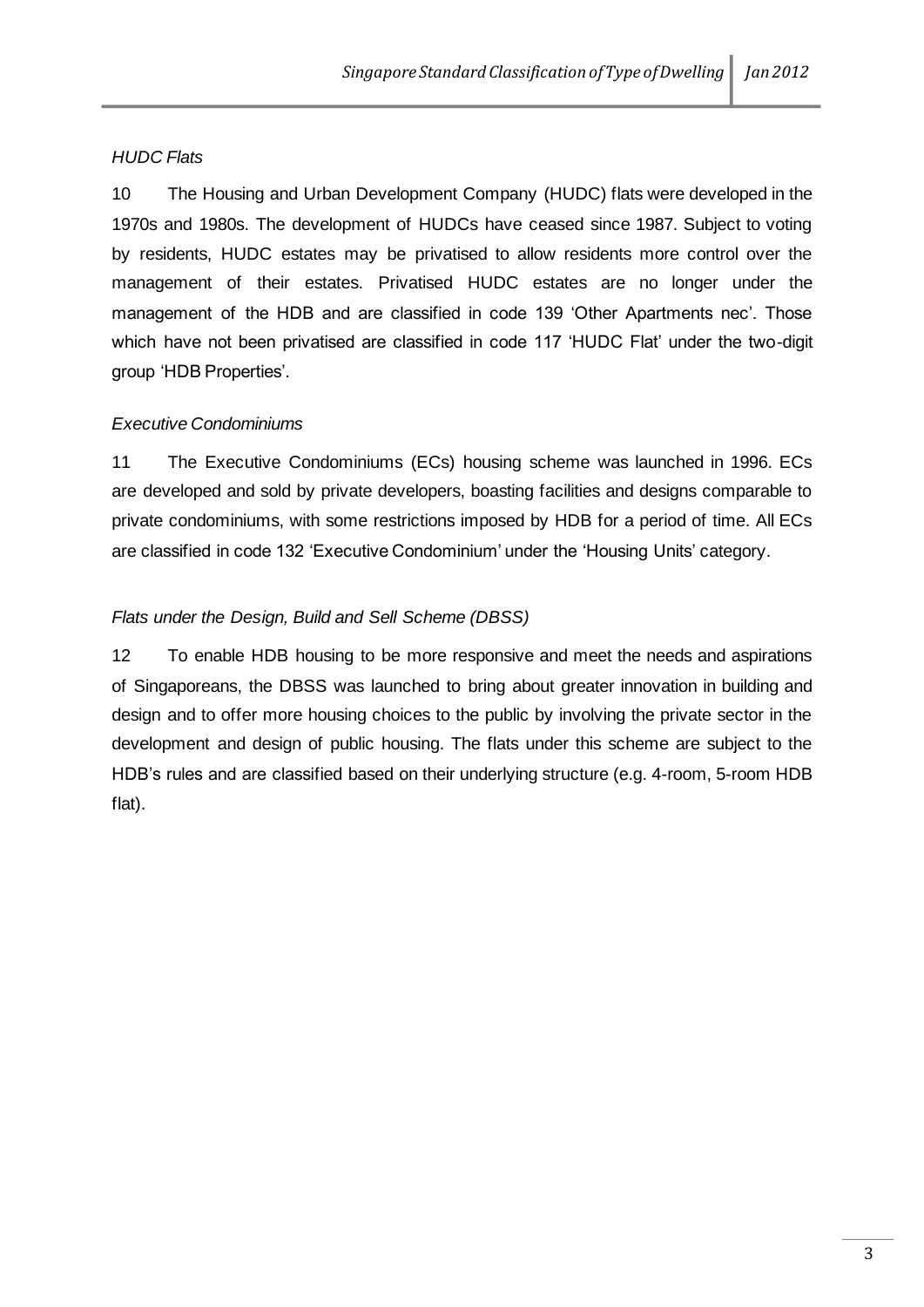## *Chart I: Overview of Type of Dwelling*



#### **Notes:**

*HDB: Housing and Development Board HUDC: Housing and Urban Development Company nec: Not elsewhere classified*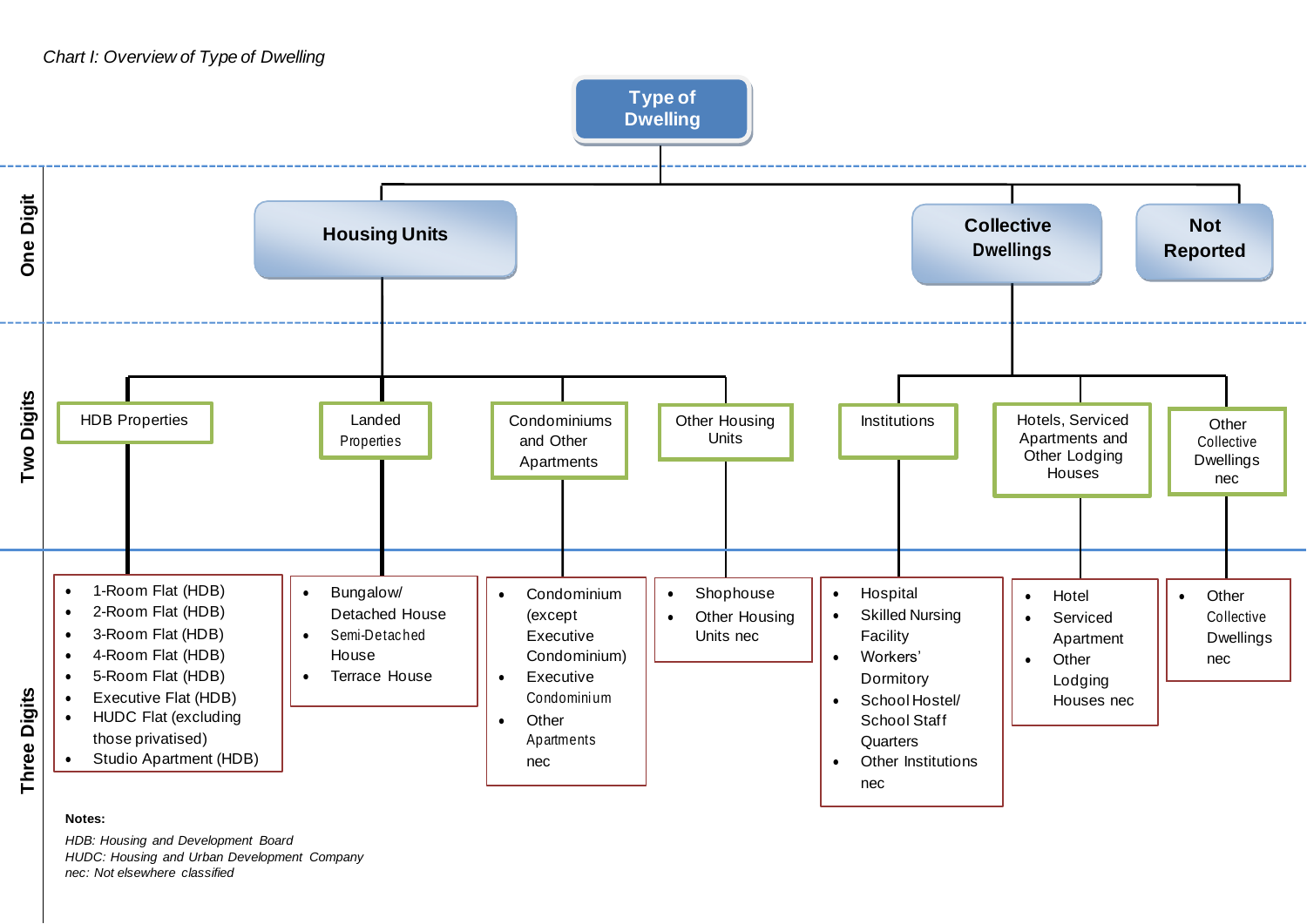# Classification of Type of Dwelling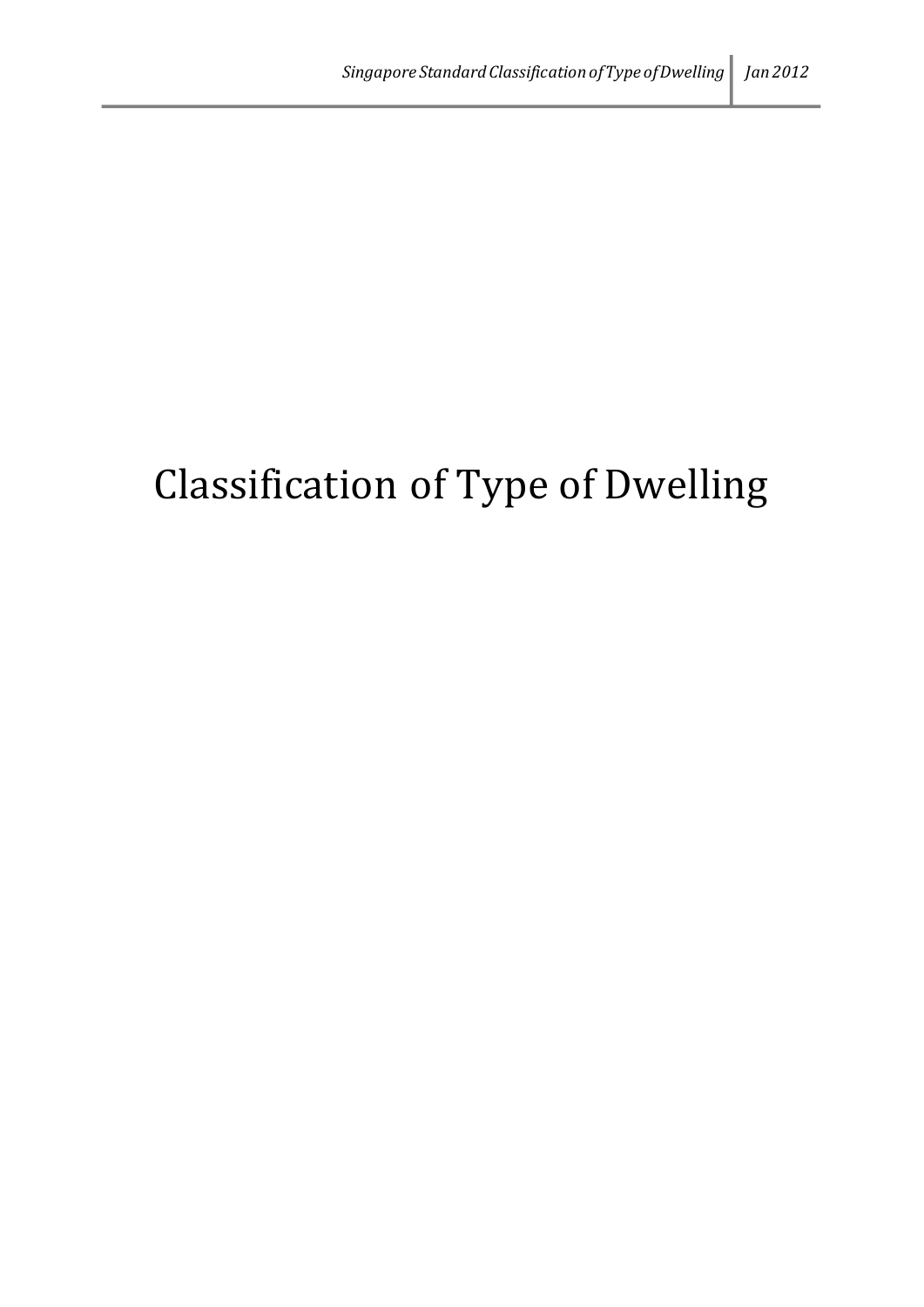| <b>CODE</b>  | <b>TYPE OF DWELLING</b>                              |
|--------------|------------------------------------------------------|
|              |                                                      |
| 1            | <b>HOUSING UNITS</b>                                 |
| 11           | Housing and Development Board (HDB) Properties       |
| 111          | 1-Room Flat (HDB)                                    |
| 112          | 2-Room Flat (HDB)                                    |
| 113          | 3-Room Flat (HDB)                                    |
| 114          | 4-Room Flat (HDB)                                    |
| 115          | 5-Room Flat (HDB)                                    |
| 116          | Executive Flat (HDB)                                 |
| 117          | Housing and Urban Development Company (HUDC) Flat    |
|              | (excluding those privatised)                         |
| 118          | Studio Apartment (HDB)                               |
| 12           | <b>Landed Properties</b>                             |
| 121          | <b>Bungalow/ Detached House</b>                      |
| 122          | Semi-Detached House                                  |
| 123          | <b>Terrace House</b>                                 |
| 13           | <b>Condominiums and Other Apartments</b>             |
| 131          | Condominium (except Executive Condominium)           |
| 132          | <b>Executive Condominium</b>                         |
| 139          | Other Apartments nec                                 |
| 14           | <b>Other Housing Units</b>                           |
| 141          | Shophouse                                            |
| 149          | Other Housing Units nec                              |
|              |                                                      |
| $\mathbf{2}$ | <b>COLLECTIVE DWELLINGS</b>                          |
| 21           | Institutions                                         |
| 211          | Hospital                                             |
| 212          | <b>Skilled Nursing Facility</b>                      |
| 213          | <b>Workers' Dormitory</b>                            |
| 214          | School Hostel / School Staff Quarters                |
| 219          | Other Institutions nec                               |
| 22           | Hotels, Serviced Apartments and Other Lodging Houses |
| 221          | Hotel                                                |
| 222          | <b>Serviced Apartment</b>                            |
| 229          | Other Lodging Houses nec                             |
|              |                                                      |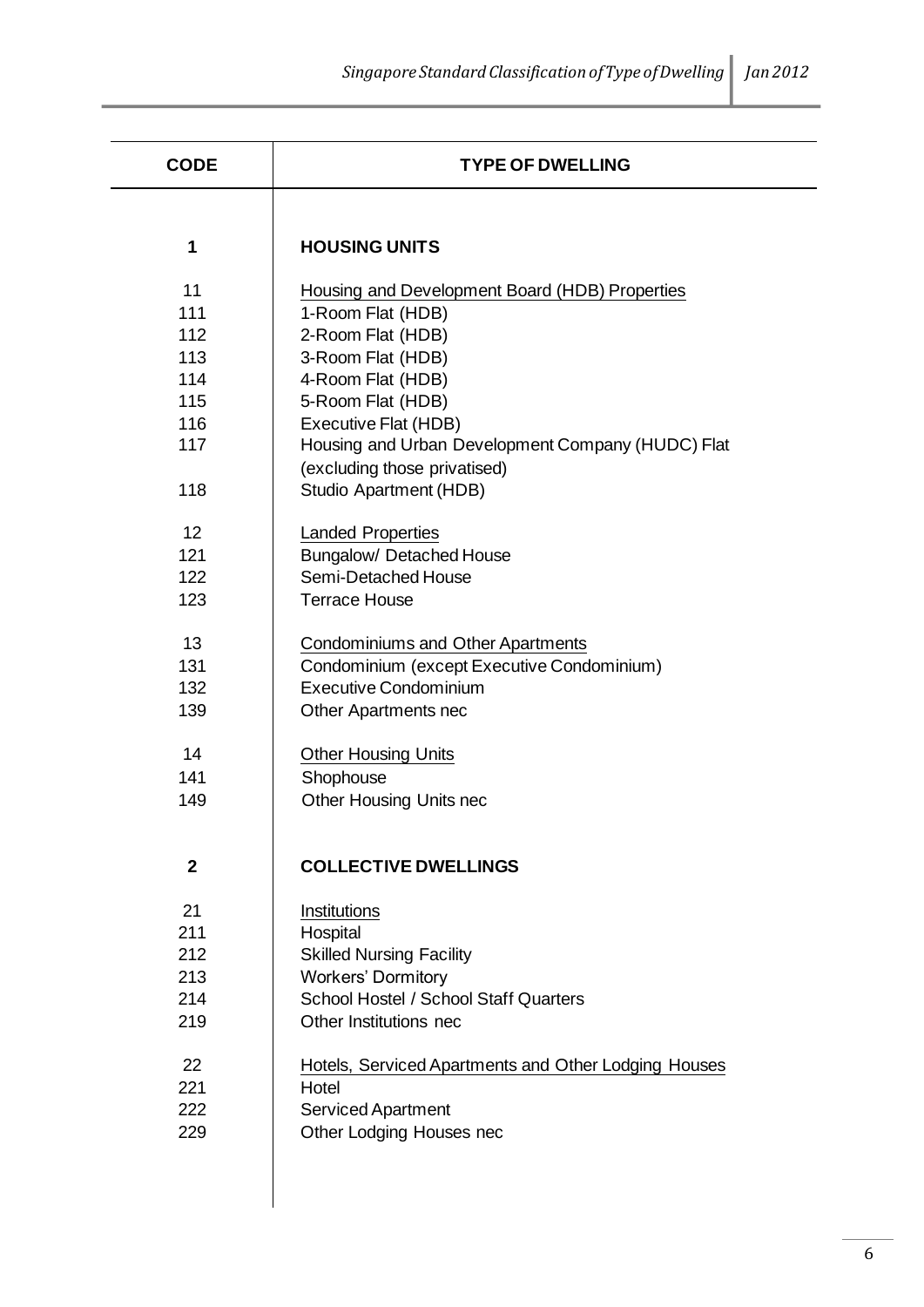| <b>CODE</b> | <b>TYPE OF DWELLING</b>                                          |
|-------------|------------------------------------------------------------------|
| 29<br>290   | Other Collective Dwellings nec<br>Other Collective Dwellings nec |
| X           | <b>NOT REPORTED</b>                                              |

*nec: not elsewhere classified*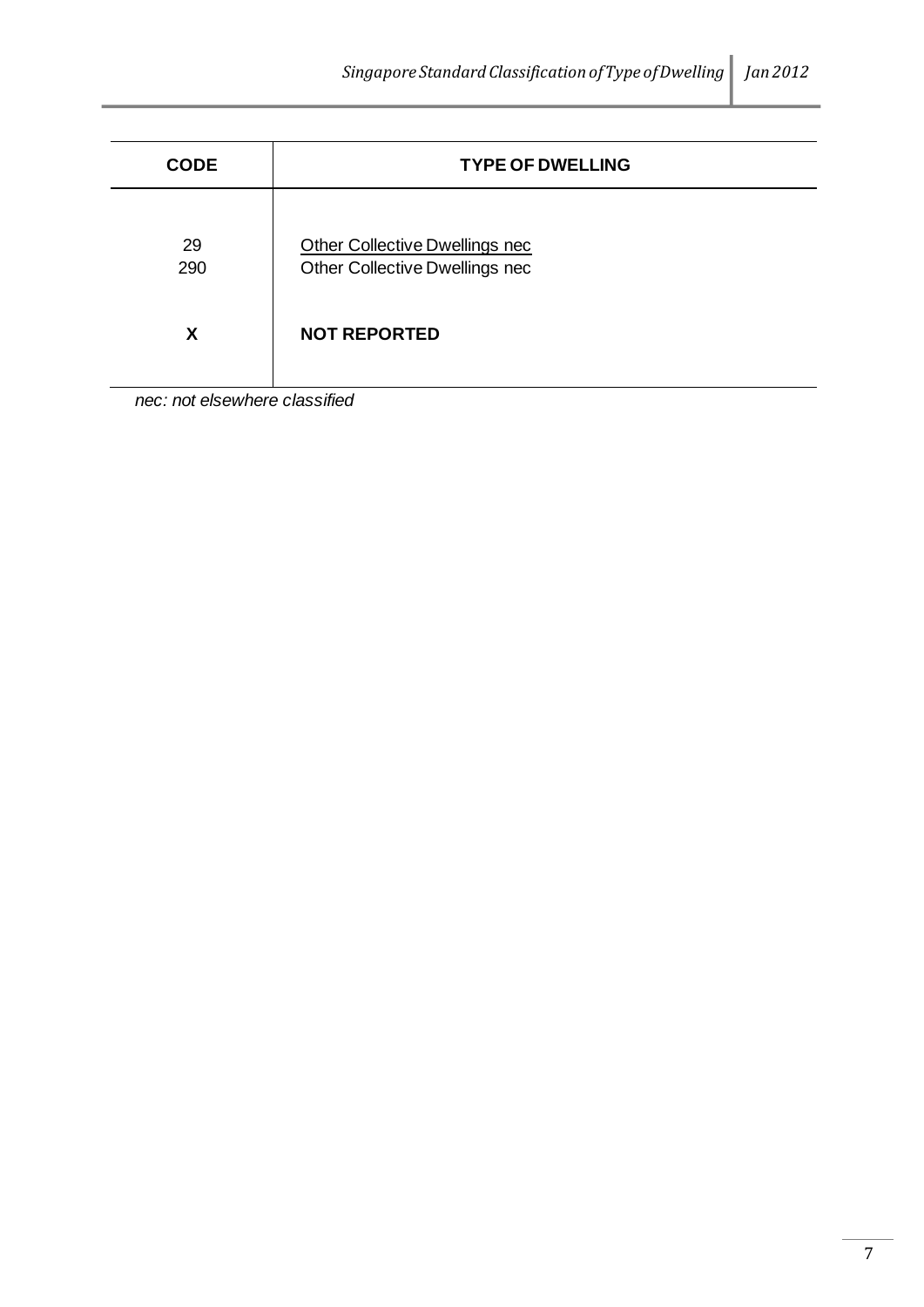# Description of Type of Dwelling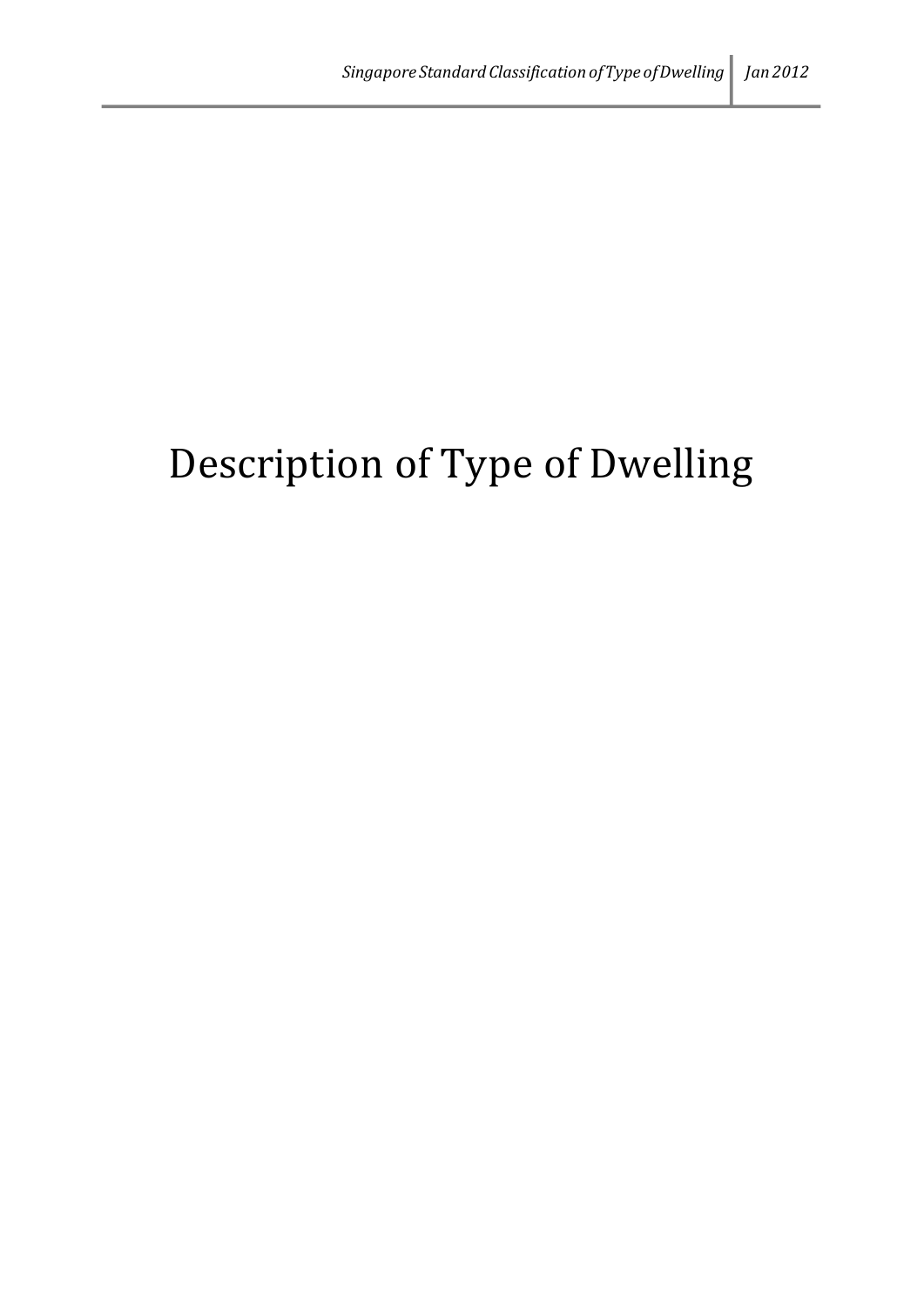## **1 HOUSING UNITS**

This category refers to dwelling types that are separate and independent place of abode intended for habitation by households<sup>1</sup>, or one not intended for habitation but occupied as living quarters by a household at the time of the data collection.<sup>2</sup> Collective dwellings are not under this category.

| <b>Code</b> | <b>Definition</b>                                                                                                                                                                        |
|-------------|------------------------------------------------------------------------------------------------------------------------------------------------------------------------------------------|
| 11          | <b>Housing and Development Board (HDB) Properties</b>                                                                                                                                    |
|             | This group refers to residential dwelling types which are under the<br>management of the HDB. HDB commercial premises with living quarters on<br>the immediate floor above are excluded. |
| 111         | 1-Room Flat (HDB)                                                                                                                                                                        |
| 112         | 2-Room Flat (HDB)                                                                                                                                                                        |
| 113         | 3-Room Flat (HDB)                                                                                                                                                                        |
| 114         | 4-Room Flat (HDB)                                                                                                                                                                        |
| 115         | 5-Room Flat (HDB)                                                                                                                                                                        |
| 116         | <b>Executive Flat (HDB)</b>                                                                                                                                                              |
| 117         | Housing and Urban Development Company (HUDC) Flat (excluding<br>those privatised)                                                                                                        |
| 118         | <b>Studio Apartment (HDB)</b>                                                                                                                                                            |

<sup>1</sup> Based on the 'Principles and Recommendations for Population and Housing Censuses Rev 2' by the United Nations Statistics Division (UNSD), household may be defined based on either the 'Housekeeping' or 'Household-Dwelling' concept. It can also be defined based on other definitions specified by agencies for their respective work purposes.

<sup>&#</sup>x27;Housekeeping' concept: Defines household as a group of two or more persons living together in the same house and sharing common food or other arrangements for essential living. It also includes a person living alone or a person living with others but having his own food arrangements. Although persons may be living in the same house, they may not be members of the same household.

<sup>&#</sup>x27;Household-Dwelling' concept: Regards all persons living in a housing unit as belonging to the same household.

<sup>2</sup> Data collection refers to census, sample surveys as well as information collected via administrative processes such as submission for approvals for buildings/structural alterations, tax returns, etc.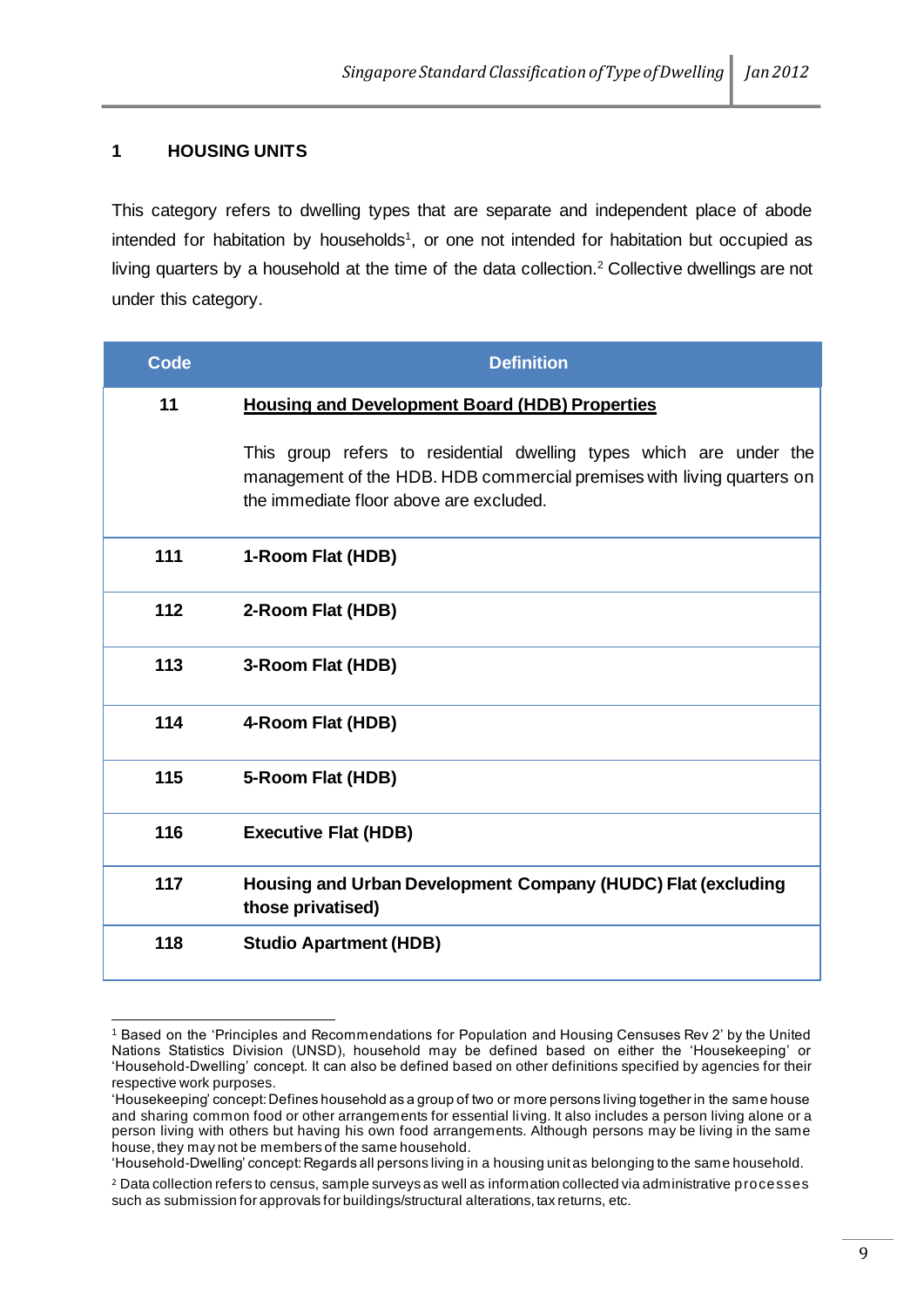| Code | <b>Definition</b>                                                                                                                                                                                                                                                                                              |
|------|----------------------------------------------------------------------------------------------------------------------------------------------------------------------------------------------------------------------------------------------------------------------------------------------------------------|
| 12   | <b>Landed Properties</b>                                                                                                                                                                                                                                                                                       |
| 121  | <b>Bungalow/Detached House</b>                                                                                                                                                                                                                                                                                 |
|      | This refers to a free standing landed house standing on its own without<br>sharing any common wall or roofing with other separate dwellings. This<br>also includes strata or cluster bungalow/detached house with common<br>areas and facilities shared by units in the development.                           |
| 122  | <b>Semi-Detached House</b>                                                                                                                                                                                                                                                                                     |
|      | This refers to one of a pair of landed houses joined by a common wall but<br>not to any other dwellings. This also includes strata or cluster semi-<br>detached house with common areas and facilities shared by units in the<br>development.                                                                  |
| 123  | <b>Terrace House</b>                                                                                                                                                                                                                                                                                           |
|      | This refers to a landed house in a row of three or more houses, joined side<br>by side together. There are no other separate dwellings either above or<br>below it. This also includes strata or cluster terrace house with common<br>areas and facilities shared by units in the development.                 |
| 13   | <b>Condominiums and Other Apartments</b>                                                                                                                                                                                                                                                                       |
| 131  | <b>Condominium (except Executive Condominium)</b>                                                                                                                                                                                                                                                              |
|      | This refers to an apartment that is part of a development not managed by<br>the HDB. It is owned by unit owners who share common areas and facilities<br>with other unit owners within the development.                                                                                                        |
| 132  | <b>Executive Condominium</b>                                                                                                                                                                                                                                                                                   |
|      | This refers to a strata-titled property, with comparable designs and facilities<br>to other condominiums. Eligibility conditions and restrictions are imposed<br>by the HDB for a period of time. All Executive Condominiums are classified<br>here regardless of whether the HDB's restrictions are in force. |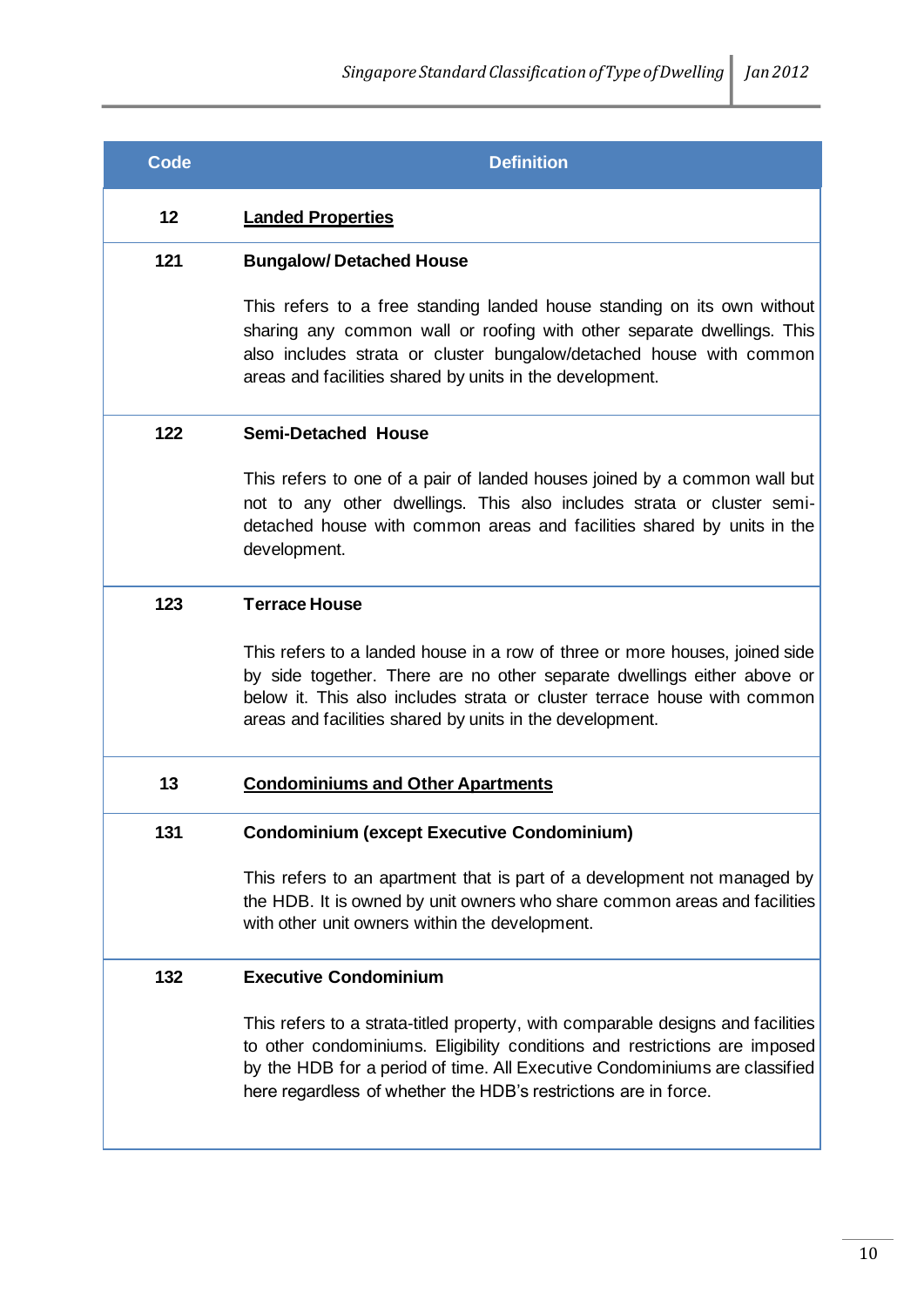## **Code Definition**

## **139 Other Apartments nec<sup>3</sup>**

This refers to other types of apartments that are part of a development not managed by the HDB. They are owned by unit owners who share common areas and facilities with other unit owners within the development. This includes housing units such as privatised HUDC flats and flats previously built by government bodies.

## **14 Other Housing Units**

## **141 Shophouse**

This refers to a unit in a typically two- to four- storey structure, attached to another unit of a similar structure and often connected to the street by a continuous covered walkway. The first storey is usually used for commercial purposes, and the upper storeys for residential. Shophouses were constructed between 1840 and 1960 and are more commonly found in Singapore, Malaysia and some South-east Asian countries. This excludes HDB commercial premises with living quarters on the immediate floor above.

## **149 Other Housing Units nec**

This refers to all other housing units not elsewhere classified. They include non-residential buildings used as living quarters such as rooms in factories as well as living quarters on the immediate floor above HDB commercial premises. Housing units unique to the local context are also classified here (e.g. Zinc-roofed houses).

## **2 COLLECTIVE DWELLINGS**

This category refers to structurally separate and independent places of abode intended for habitation by large groups of individuals or several households who are bound by either a common public objective or a common interest. Such living quarters usually have certain common facilities and amenities shared by the occupants. This category excludes housing units in Category '1'.

<sup>3</sup> nec – Not elsewhere classified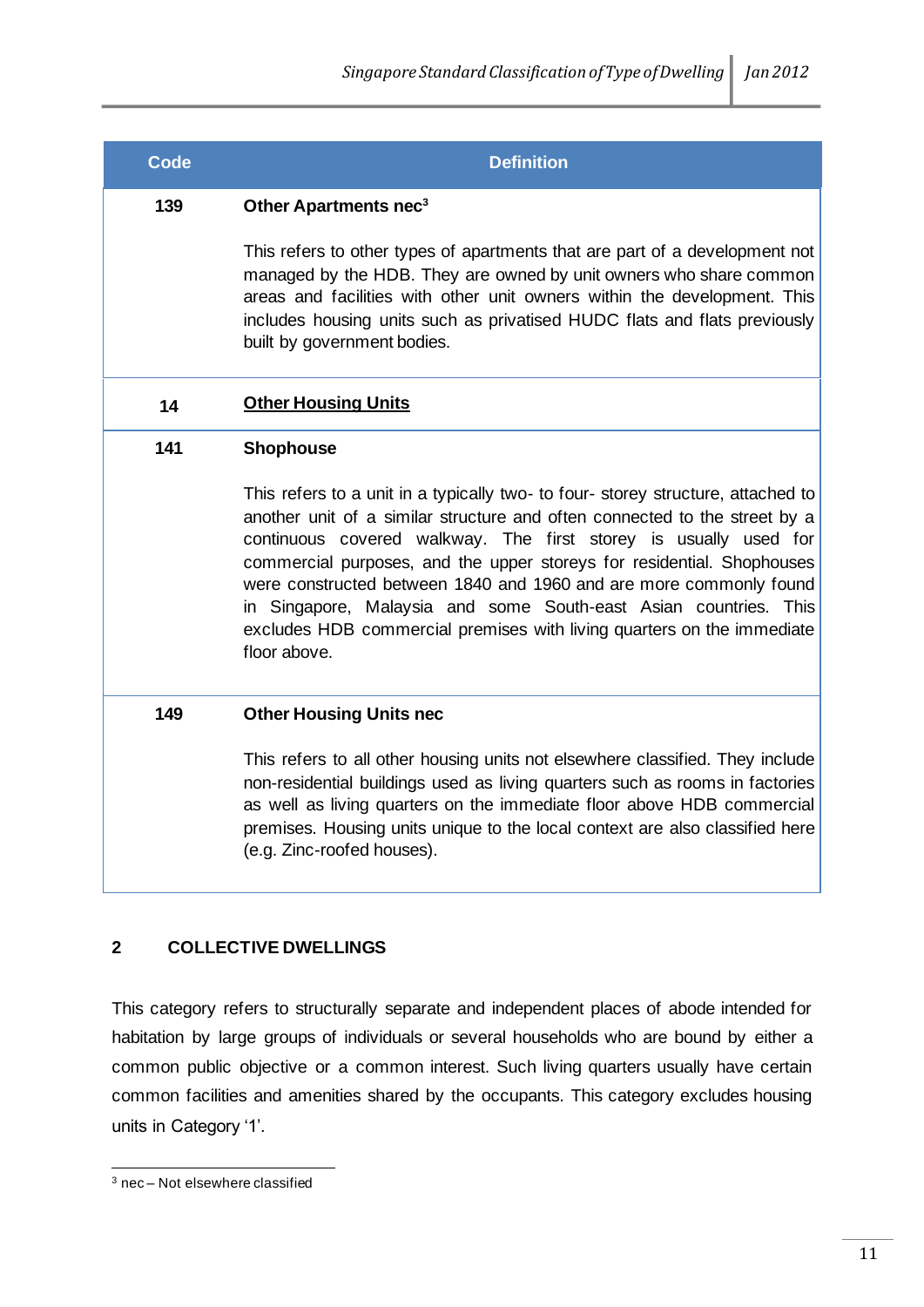| Code | <b>Definition</b>                                                                                                                                                                                                                                                                                                                                                                                                                                                                                                                                                                                                              |
|------|--------------------------------------------------------------------------------------------------------------------------------------------------------------------------------------------------------------------------------------------------------------------------------------------------------------------------------------------------------------------------------------------------------------------------------------------------------------------------------------------------------------------------------------------------------------------------------------------------------------------------------|
| 21   | <b>Institutions</b>                                                                                                                                                                                                                                                                                                                                                                                                                                                                                                                                                                                                            |
| 211  | <b>Hospital</b>                                                                                                                                                                                                                                                                                                                                                                                                                                                                                                                                                                                                                |
|      | This refers to an institution that provides treatment and care to persons<br>who require medical treatment or suffer from any disease or injury. This<br>includes acute hospital and community hospital.                                                                                                                                                                                                                                                                                                                                                                                                                       |
| 212  | <b>Skilled Nursing Facility</b>                                                                                                                                                                                                                                                                                                                                                                                                                                                                                                                                                                                                |
|      | This refers to an institution intended to be used for the reception of and the<br>provision of nursing for persons suffering or convalescing from any<br>sickness, injury or infirmity. This includes nursing home and chronic sick<br>unit.                                                                                                                                                                                                                                                                                                                                                                                   |
| 213  | <b>Workers' Dormitory</b>                                                                                                                                                                                                                                                                                                                                                                                                                                                                                                                                                                                                      |
|      | This refers to living quarters provided for workers (excluding school staff).                                                                                                                                                                                                                                                                                                                                                                                                                                                                                                                                                  |
| 214  | <b>School Hostel / School Staff Quarters</b>                                                                                                                                                                                                                                                                                                                                                                                                                                                                                                                                                                                   |
|      | This refers to premises for students or school staff. It could be situated<br>within or outside the school compound.                                                                                                                                                                                                                                                                                                                                                                                                                                                                                                           |
| 219  | <b>Other Institutions nec</b>                                                                                                                                                                                                                                                                                                                                                                                                                                                                                                                                                                                                  |
|      | This refers to institutions not classified under the other categories of<br>'Institutions'. This includes remand prisons/reform training centres and<br>training and residential facilities for specific groups such as children and<br>young persons homes, homes for the aged and welfare homes.                                                                                                                                                                                                                                                                                                                             |
| 22   | <b>Hotels, Serviced Apartments and Other Lodging Houses</b>                                                                                                                                                                                                                                                                                                                                                                                                                                                                                                                                                                    |
| 221  | <b>Hotel</b>                                                                                                                                                                                                                                                                                                                                                                                                                                                                                                                                                                                                                   |
|      | This refers to any entity licensed to operate as a hotel under the Hotels<br>Licensing Act. These are primarily premises used for the provision of<br>accommodation, typically on a daily basis for a fee, principally for short stay<br>by visitors. This includes the provision of furnished accommodation in guest<br>rooms and suites, usually with daily or other regular housekeeping<br>services, and may often include a range of additional services such as food<br>and beverage services, laundry services, swimming pools and exercise<br>rooms, recreational facilities and conference and convention facilities. |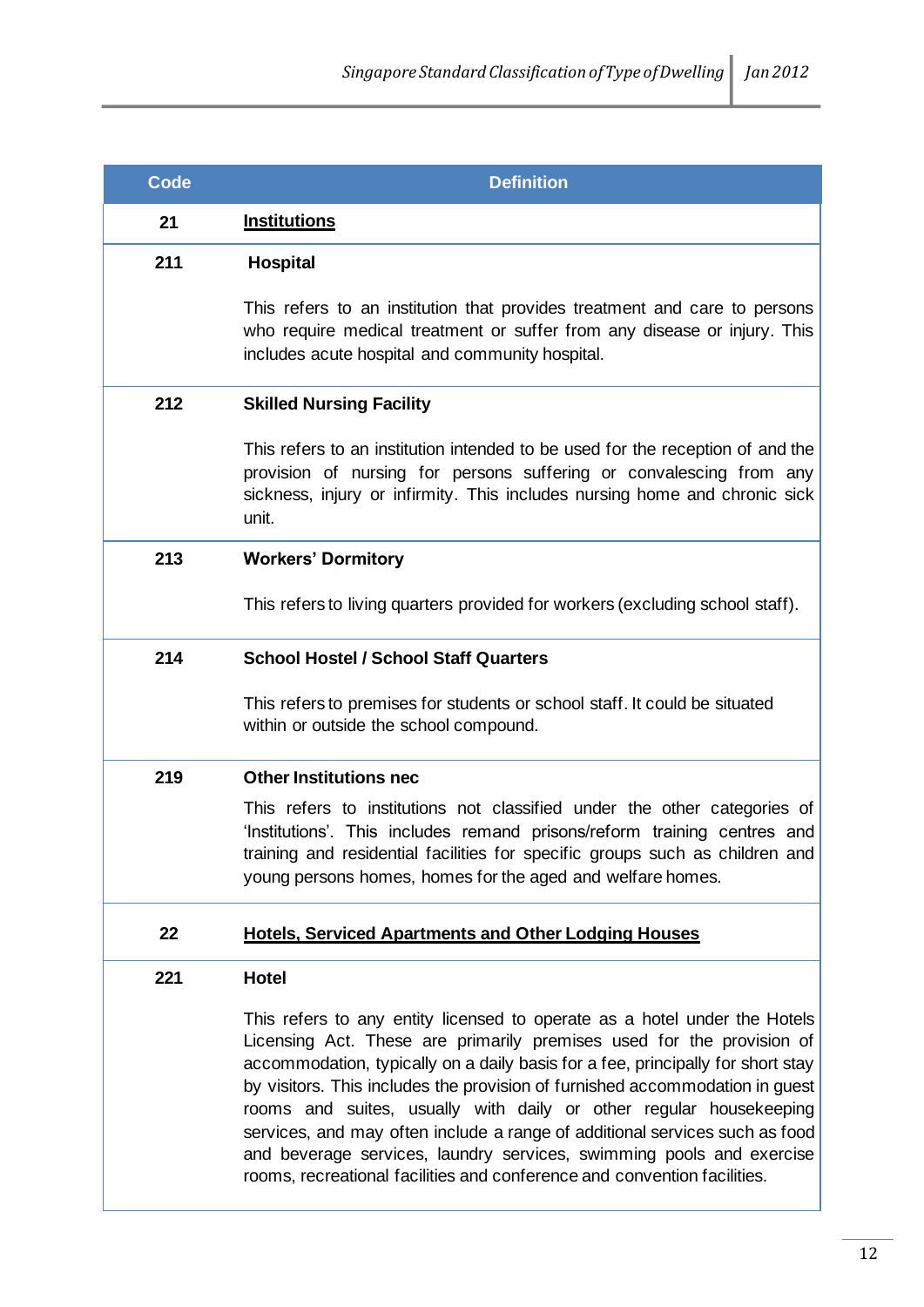| <b>Code</b> | <b>Definition</b>                                                                                                                                                                                                                                                                                                                                                                                                                                                                                                    |
|-------------|----------------------------------------------------------------------------------------------------------------------------------------------------------------------------------------------------------------------------------------------------------------------------------------------------------------------------------------------------------------------------------------------------------------------------------------------------------------------------------------------------------------------|
| 222         | <b>Serviced Apartment</b>                                                                                                                                                                                                                                                                                                                                                                                                                                                                                            |
|             | This refers to non-strata titled furnished apartments designed for temporary<br>occupancy, which offers facilities and amenities similar to those found in<br>hotels. They provide an alternative to hotel accommodation for travellers<br>(including short term business travellers) or persons who are relocating, or<br>any groups of individuals who stay for at least the stipulated minimum<br>duration required of serviced apartment operations as prescribed by the<br>Urban Redevelopment Authority (URA). |
| 229         | <b>Other Lodging Houses nec</b>                                                                                                                                                                                                                                                                                                                                                                                                                                                                                      |
|             | This refers to other premises used for the provision of accommodation on<br>short-term or temporary basis for a fee that are not elsewhere classified.                                                                                                                                                                                                                                                                                                                                                               |
| 29          | <b>Other Collective Dwellings nec</b>                                                                                                                                                                                                                                                                                                                                                                                                                                                                                |
| 290         | <b>Other Collective Dwellings nec</b>                                                                                                                                                                                                                                                                                                                                                                                                                                                                                |
|             | This refers to collective dwellings that are not classified under 'Institutions'<br>and 'Hotels, Serviced Apartments and Other Lodging Houses'.                                                                                                                                                                                                                                                                                                                                                                      |

## **X NOT REPORTED**

This refers to unknown dwelling types or dwellings with no / insufficient information available.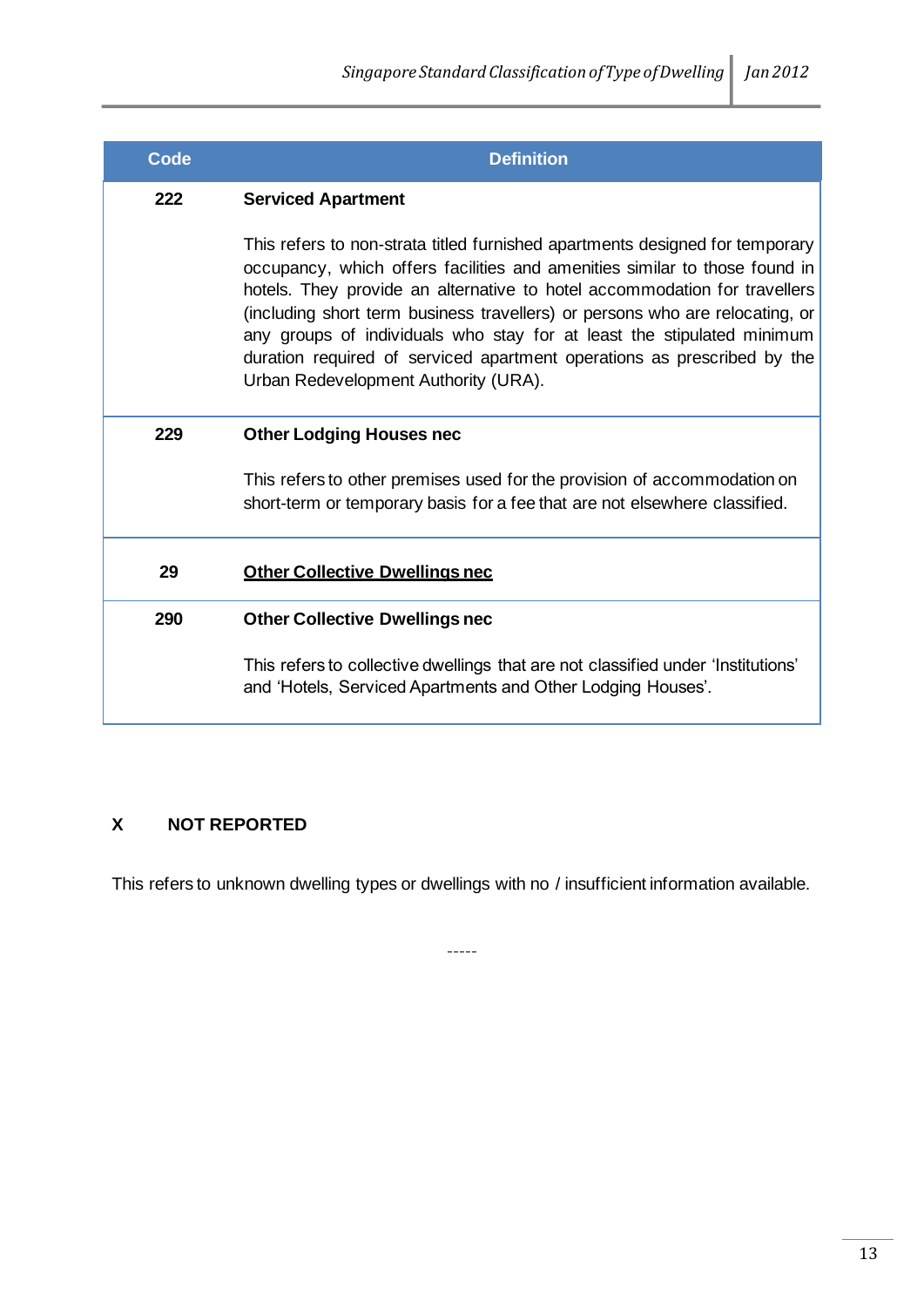# Alphabetical Index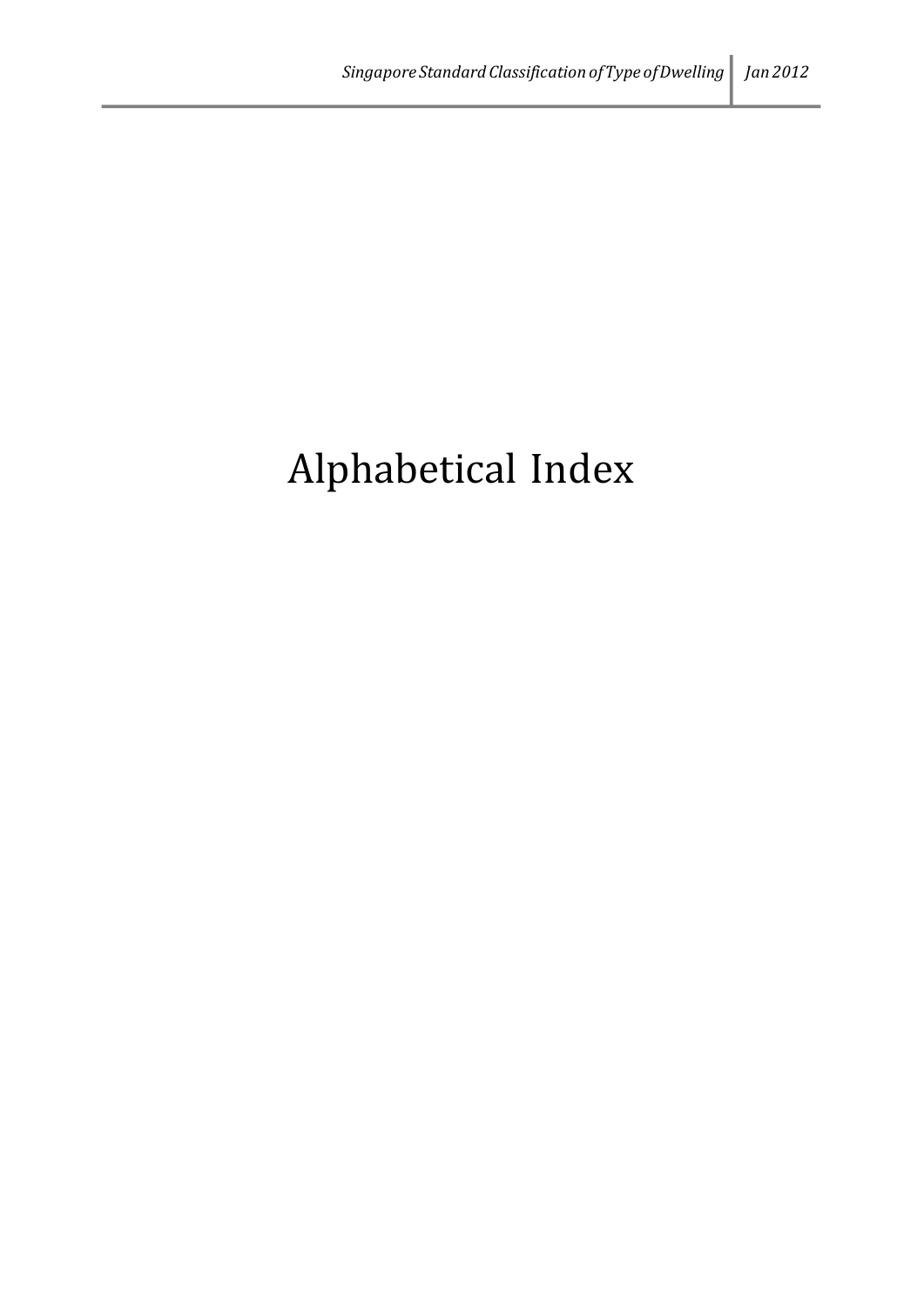- 1-room flat (HDB)
- 2-room flat (HDB)
- 3-room flat (HDB)
- 4-room flat (HDB)
- 5-room flat (HDB)
- 211 Acute hospital<br>131 Apartment (cor
- Apartment (condominium)
- Apartment (non-HDB and non-condominium)
- Attap house
- 229 Backpacker's hostel<br>121 Bungalow
- **Bungalow**
- Chalet
- Children and young persons home
- 212 Chronic sick unit<br>121 Cluster bungalow
- Cluster bungalow
- Cluster detached house
- Cluster housing (bungalow)
- 121 Cluster housing (detached house)<br>122 Cluster housing (semi-detached ho
- Cluster housing (semi-detached house)
- Cluster housing (terrace house)
- Cluster semi-detached house
- Cluster terrace house
- 211 Community hospital<br>131 Condominium
- Condominium
- 123 Corner terrace house<br>121 Detached house
- Detached house
- Disability home (includes both adult disability and children disability home)
- Executive condominium
- Executive flat/apartment (HDB)
- Executive maisonette (HDB)
- Factory (with room(s) as living quarters)
- HDB 1-room flat
- HDB 2-room flat
- HDB 3-room flat
- HDB 4-room flat
- HDB 5-room flat
- HDB commercial premise (with room(s) as living quarters)
- HDB executive flat/apartment
- HDB executive maisonette
- HDB multi-generation flat
- HDB shophouse (with room(s) as living quarters)
- HDB studio apartment
- HDB terrace (3-room)
- HDB terrace (4-room)
- Home for the aged (also known as old age home or sheltered home)
- Hospice
- Hospital
- Hotel
- HUDC flat (non-privatised)
- HUDC flat (privatised)
- Intermediate terrace house
- Labour lines
- Labour quarters
- Maisonette (condominium)